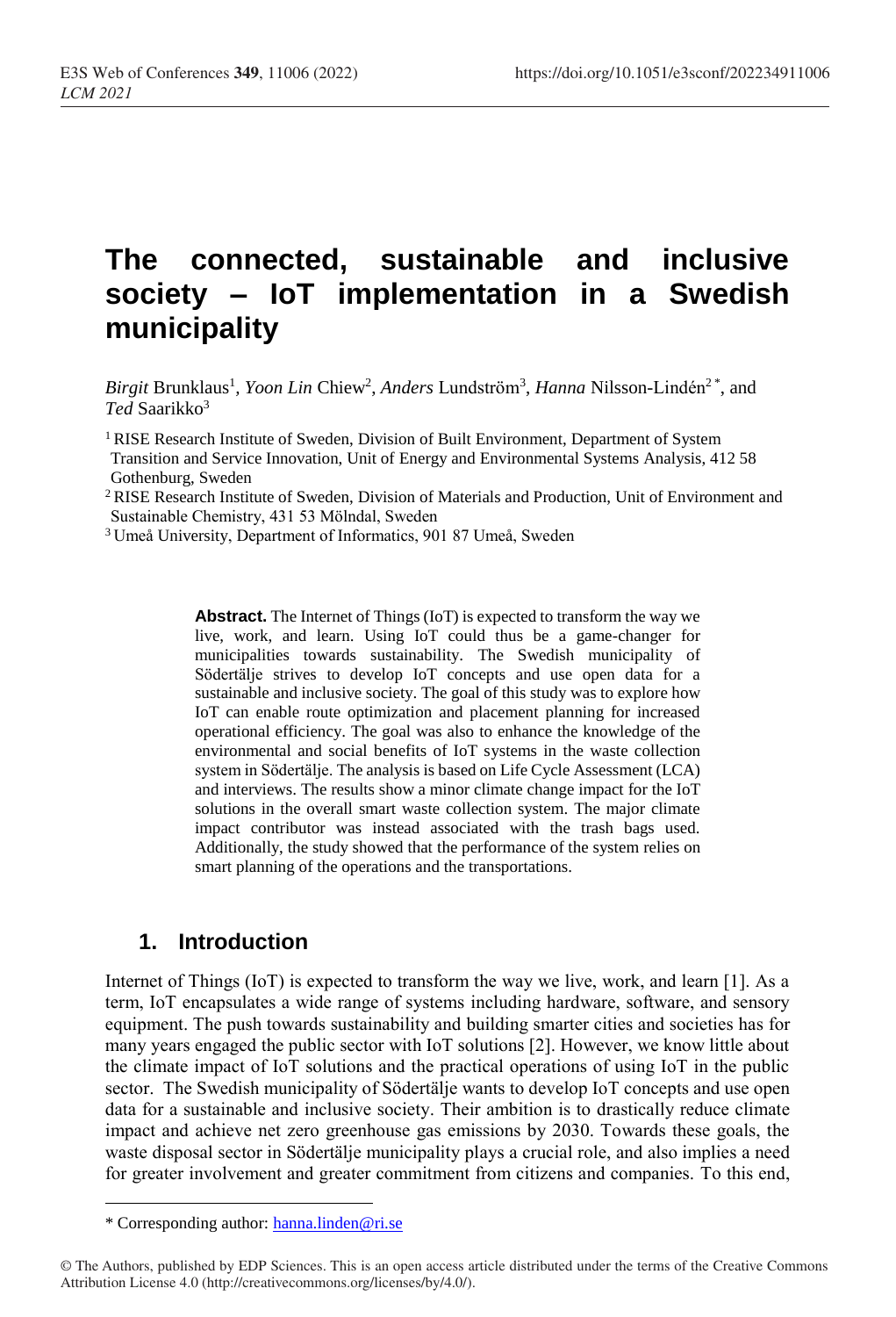a low-power Long Range Wide Area Network (LoRaWAN<sup>1</sup>) has been built in Södertälje to collect sensor data from IoT devices. LoRaWAN comprises a set of standards intended for machine-to-machine communication where battery-powered devices exchange very little data over an extended period of time. In practice, digitalizing the waste collection system in Södertälje entails attaching sensors to the top of the housing of existing litter bins scattered around the city centre. Each sensor periodically relays the volume of waste in the litter bin to a back-office system via a LoRaWAN network. Workers can then check the waste levels in each connected litter bin using an app in their smartphones – theoretically permitting them to only collect the trash when needed as opposed to following a fixed schedule based on guesswork.

The focus in this paper is 160 IoT litter bins capable of measuring filling degree. The municipality aims to enable route optimization, planning, better placement of litter bins, and reduced transportation and costs. The current study is a collaboration between Södertälje Municipality, Telge Recycling, RISE Research Institutes of Sweden and Umeå University, funded by Sweden's Innovation Agency (Vinnova). The study aimed to investigate how IoTgenerated data can benefit the creation of both external civic value and internal organisational value in Södertälje municipality's transition to a sustainable city. The analysis is based on a Life Cycle Assessment (LCA) of the IoT litter bins and 12 interviews with participants with different roles in the overall Södertälje waste management organisation. In addition, an analysis was conducted on the municipalities' activities in relation to their ambitions of having a citizen dialogue. Based on these data, the paper reflects on possible gains for the municipality, specifically environmental, process, digitalization and social gains.

### **2. Environmental assessment of the IoT system in Södertälje**

An LCA was conducted in Jan-Sept 2021 to evaluate the current situation in regard to the environmental performance of the IoT system in Södertälje, as well as the waste collection system with an IoT solution. The LCA study has been conducted following the ISO standards 14040-44:2006, which comprises four usual phases. First, the goal and scope were defined together with the Södertälje municipality, their IoT suppliers and project partners. The goals of the LCA study were: (1) To estimate the environmental impact of the **IoT system** and **waste collection system** (without IoT system) in Södertälje and find out the hotspots within the system in a life cycle perspective (2) To compare the current with the **future waste collection system** (including IoT system for planning and service). The system boundary comprises two different systems: IoT system and waste collection system. In the IoT system, the activities of the production of raw materials, manufacturing, use, end of life of electronics parts (sensors and gateways), internet network, and cloud services were evaluated. However, the users' devices (e.g. computer or mobiles) that are used for assessing data in the server were not considered as it is not the primary function of the devices. For the waste collection system, the activities, such as the transportation and plastic bags used, were studied. Since there is no change on the litter bins, as well as on handling the collected waste, these activities were not included. Two functional units were considered to correlate with the goal of the study: (a) one year of IoT system service, which consists of 160 sensors, 12 gateways, three units computer for cloud service, one unit computer for server, as well as the use of internet (b) one year of waste collection system service (with/without IoT system). The inventory analysis was conducted, and data were collected through numerous telephone meetings, email conversations, and literature review [3, 4, 5]. The impact category considered was climate change impact and the system has been modelled in SimaPro software using the Ecoinvent 3.5 database [6]. Lastly, an interpretation meeting was conducted to present the

 $\overline{a}$ 

<sup>1</sup> https://lora-alliance.org/about-lorawan/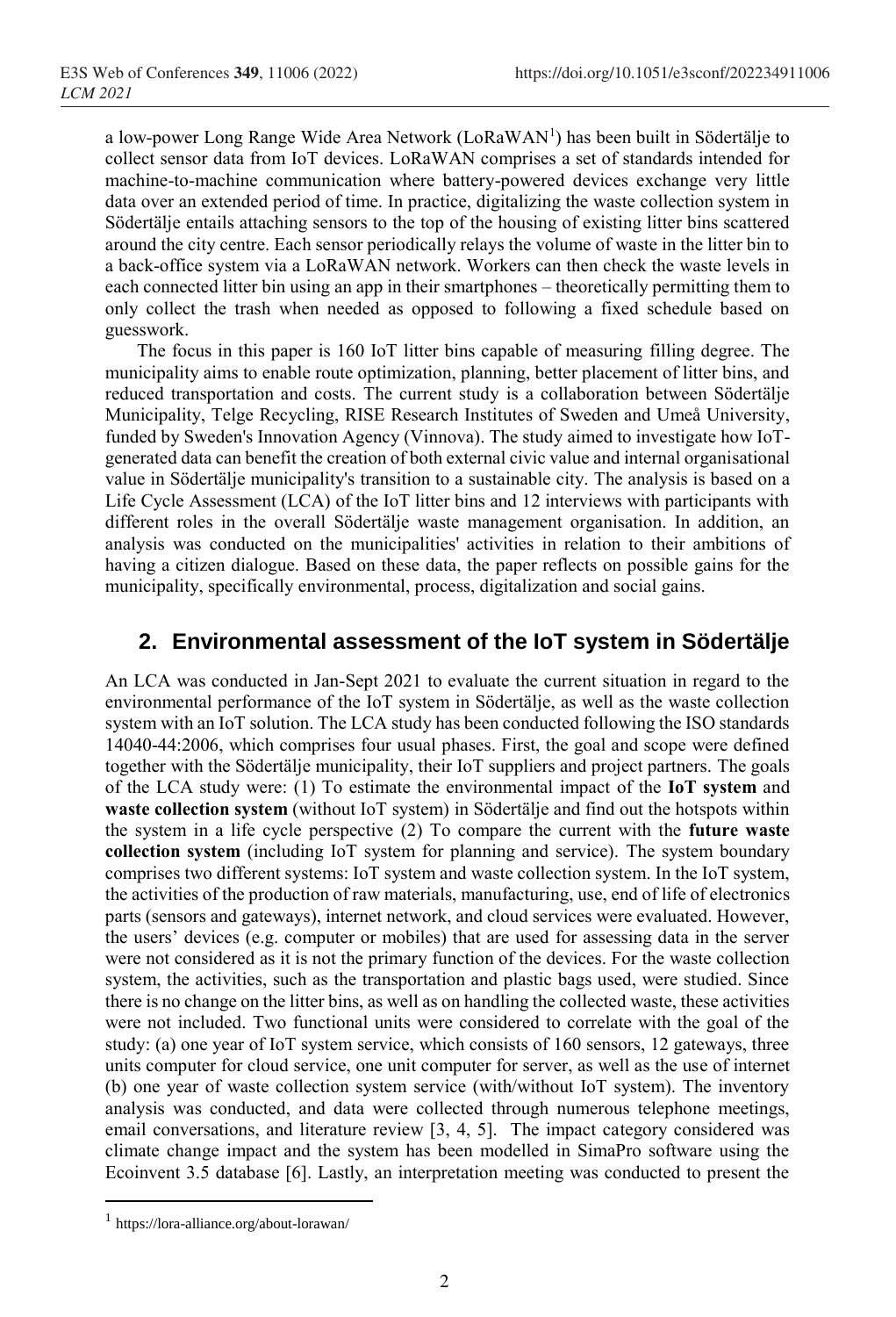LCA results to Södertälje municipality, their suppliers, as well as project partners and the inputs from the meeting were used for a scenario analysis to envision current and future scenarios.

#### **2.1 The environmental assessment of the current system**

The climate change impact of the IoT system solution in Södertälje was estimated to be about 120 kg  $CO<sub>2</sub>$ eq per year, which mainly originates from the gateways (50%) and the sensors (27%) and the use of the internet (23%). However, the climate change impact of the current waste collection system in the city centre of Södertälje contributes with approx. 12 t  $CO<sub>2</sub>$ eq per year, which mainly originates from the use of fossil-based plastic trash bags (96%) and the Hydrotreated Vegetable Oil (HVO) based transport (4%).

#### **2.2 Scenario analysis for future smart waste collection system**

To compare the current with the future waste collection system, scenario analysis was used. At the starting point of the study (scenario 1, Fig 1), the results are based on assumptions, where the transport fuel was based on diesel and the trash bags are made of 80% recycled low-density polyethylene (LDPE) and 20% fossil LDPE. Results showed that the transport and recycled plastic trash bags contributed a similar amount of  $CO<sub>2</sub>$  emissions (~50%), while the IoT system had insignificant impacts (3%). For the next step (scenario 2, Fig 1) of the study, the results are based on direct data of the current system. The results were based on HVO and fossil trash bags, which resulted in 11.5 t CO<sub>2</sub>eq for fossil bags and 380 kg CO<sub>2</sub>eq per year for transport and 120 kg CO2eq extra for the IoT system. In the last step (scenario 3, Fig 1) of the study, the results are based on future assumptions, which includes using HVO fuel, but no trash bags for waste collection. This resulted in  $120 \text{ kg CO}_2$ eq for the IoT system and  $380 \text{ kg CO}_2$ eq for the transport and no emissions for trash bags.



**Fig. 1.** Distribution of CO<sub>2</sub> eq in the pre-study (scenario 1), post-study (scenario 2), and future study (scenario 3).

For an improved environmental performance of the waste collection system, the future waste collection system needs to be better than the current system. That means, the future waste collection system needs to reduce the  $CO<sub>2</sub>$ eq emissions. The reduction needs to be at least 120 kg  $CO<sub>2</sub>$ eq to break-even the extra IoT system. For the IoT system to have an effect, at least 32% of the transport (km) or number of bins need to be reduced, to outweigh the extra CO2eq from the IoT system. Södertälje has already reduced its climate change impact from transport (in 2016) by switching from diesel to HVO. For a network of 160 litter bins, this resulted in a reduction from 2.3 t CO<sub>2</sub>eq to 380 kg CO<sub>2</sub>eq (83% reduction), where only two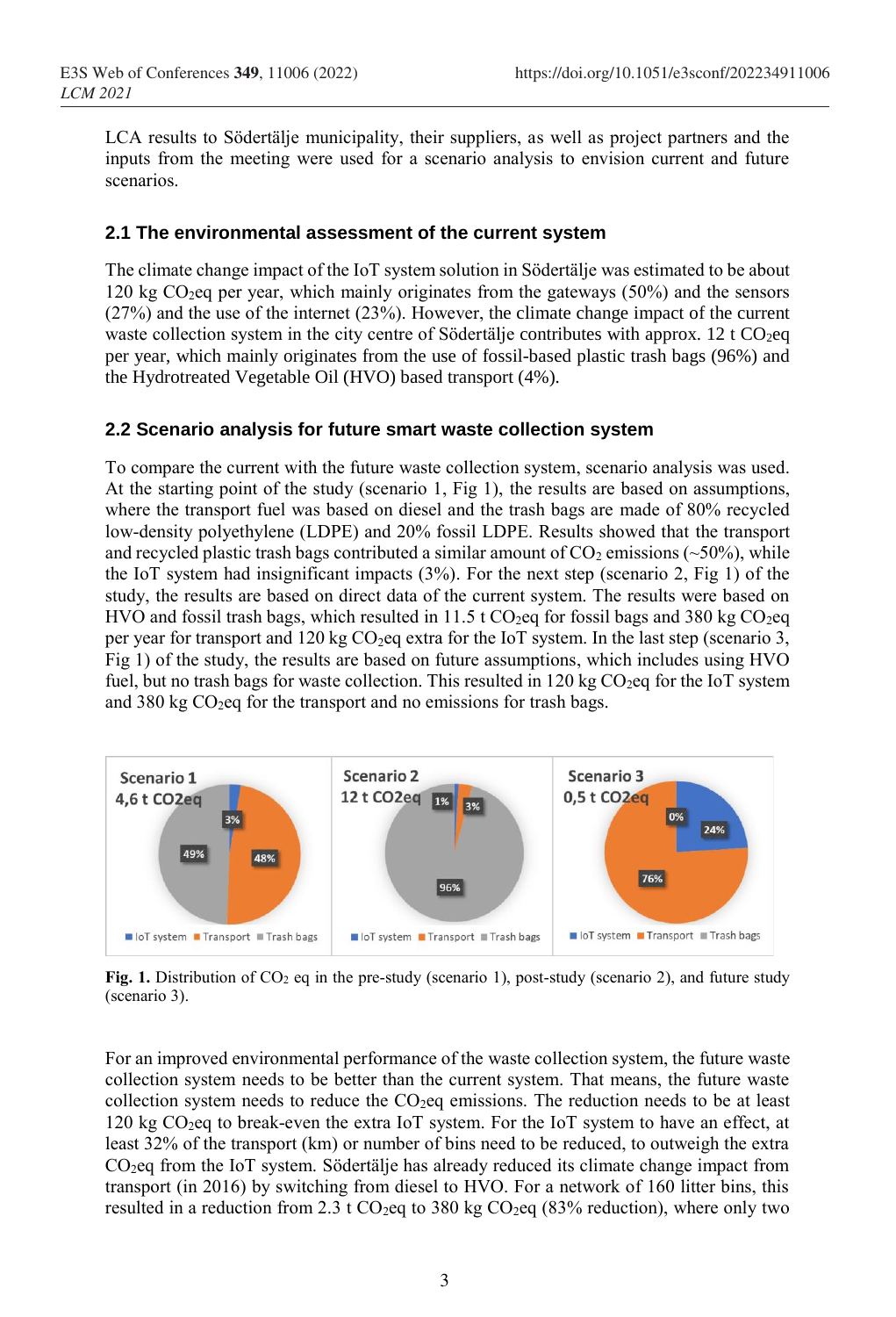tons of reduction is related to the fossil-free transport (i.e.  $8.75$  t CO<sub>2</sub>eq for a possible future system with 700 litter bins). However, the results show that climate change impact can be even further reduced by removing fossil-based plastic trash bags by almost 12 t  $CO<sub>2</sub>eq$  (50 t  $CO<sub>2</sub>$ eq for 700).

## **3. Implementation of IoT: Connected litter bins in Södertälje**

Additionally, an interview study consisting of 12 interviews was conducted during the spring of 2021 for the purpose of gauging the impact of the IoT-system on different professional groups across the municipality and also included questions regarding citizen dialogue. The interviews lasted an average of 45 minutes each, and targeted individuals across multiple departments and areas of expertise, including sustainability development, ecological strategy development, waste management, Geographical Information Systems (GIS), and communications coordination. Representatives from the supplier of sensory equipment for the connected litter bins were also interviewed. A semi-structured interview approach [7] was used where common themes were present in all interviews, but emphasised or de-emphasised based on the interviewees profession and background. All interviews were recorded, and extensive notes were taken by at least one researcher and reviewed by another researcher. Ongoing work with digitalisation and IoT systems in Södertälje are expected to reduce the environmental impacts from the waste collection system in the municipality. The environmental study provides the basis for findings under heading 3.1 and the interview study provides the basis for findings under heading 3.2.

#### **3.1 Environmental benefits and lean management**

The results from the LCA study shows that the IoT system plays a minor role in the overall environmental impact of the smart waste collection system. However, it also showed that the reduction in transport is *not* the most significant factor for environmental impact (regarding climate change). Transport is based on HVO and is already quite low (17% of diesel). Instead, the use of fossil-based plastic trash bags was the most important environmental impact. Meaning that it is better to avoid fossil-based bags or even change to a new litter bin that does not need bags. In the current study, the LCA helped to improve the sensor (product) development, since less plastic will be used in the next generation of the sensor. Additionally, the LCA provided knowledge that made it possible to learn more about the collection service, and it might also help in improving operation and lean management. As an example, the operation manager already generated ideas about improvements based on the LCA study, such as to have lunch and coffee breaks in the city centre to reduce transport, instead of driving back and forth to the station as is the current practice. However, it is concluded that the municipality needs to learn more about the collection system and how to integrate sensors in the daily routines. The lean benefit from the IoT system lies in improved operation and better planning of the waste collection system. The smart waste collection system can be assimilated to Product-Service Systems (PSS) that deliver values in the form of new services. The city of Södertälje wants to improve this service, deliver a "clean" and "social" city, and keep their personnel. Previous studies [e.g. 5] have shown environmental benefits of PSS and waste collections systems, such as 20% reduced climate impacts due to reduced transport. In the current study, the great benefits are found in time and cost reduction. IoT and its purported role in creating smart cities [2, 8] has the potential to facilitate the core tenets of lean management, i.e. efficient work processes and effective allocation of resources.

However, leanness in management does not translate into leanness in its planning and implementation. Connecting a litter bin by installing a sensor in the housing that is already in use is quick and easy. However, as this study shows, this approach may also bring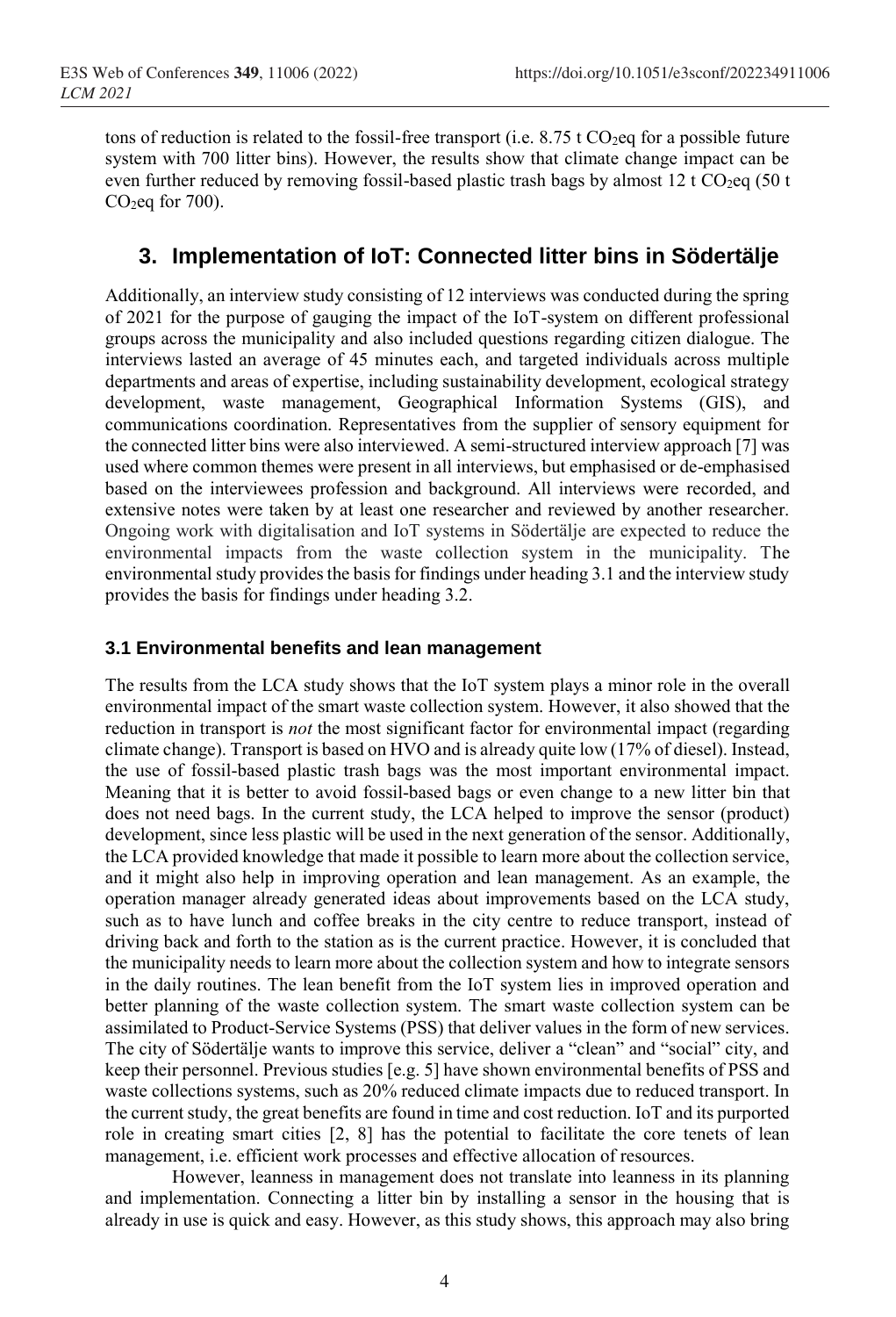problems with data quality. A possible alternative would be to completely redesign the litter bins with connectivity and digitalised work processes in mind, e.g. by having a housing and container that is less susceptible to outside interference and thus able to provide a more amenable environment to automated monitoring using sensors. However, engaging in new applications involves a learning journey. The aim of the smart waste collection system in Södertälje was to reduce the time spent on waste collection and the costs of transport. There was also a wish to learn more on how to include sensors in daily work. For this reason, Södertälje started with a simple system with temperature sensors and continued with a more complex system for the current waste collection system. Activities are however continuous involving new tests and refinement of sensors in litter bins and in the city in general.

#### **3.2 Digitalised work processes and social benefits**

The interview study shows that even at this early stage (i.e. a proof-of-concept), digitalisation of waste collection has facilitated learning on several levels. The suppliers that develop the sensors had to re-think the design twice during the last 12 months in order to 1) fit the environment, and 2) provide accurate data. The employees in waste collection had to both learn to work with a new tool (an app that relays data from sensors) and how to distribute their time using the tool. Employees tasked with emptying the litter bins have other duties as well, e.g. picking up litter in the streets and maintaining city greens. The latter duty implies that they still have to make their rounds to ensure that the area surrounding the litter bin is clean. Therefore, the need for transportation has been equivalent to that prior to the introduction of IoT litter bins. However, connected litter bins still have the potential to yield qualitative benefits, such as less time spent checking if a litter bin might need emptying and more time spent on cleaning the surrounding environment. This leads to gains such as a cleaner city and less traffic, as well as an operational management tool and Key Performance Indicators (KPIs) for management. This is important for the municipality as it makes the city attractive and impacts citizens' general impression and well-being. The connected litter bins were successful as a proof-of-concept, but are not yet ready to be fully integrated into the work processes of waste management. While the technology shows great promise, it is not yet fool-proof and can show faulty or misleading data. A common reason for this is that the top-mounted sensor sometimes registers the litter bin as full if the plastic bin liner is not properly inserted into its metal housing or if an empty/nearly empty bag is pushed to one side by a gust of wind. Even though connected equipment is sometimes referred to as "smart" products [8], sensors can sometimes be remarkably un-smart.

The interview study also focuses on how ongoing work with digitalisation and IoT systems in Södertälje can have social benefits, including citizen engagement for reaching sustainability goals. The interview study provided a current state of these processes and activities in Södertälje. According to "the Södertörn model" ([http://sodertornsmodellen.com](http://sodertornsmodellen.com/)) five different types of activities exist in relation to citizen dialogue; 1) information, 2) consultation, 3) dialog, 4) collaboration, and 5) co-decision making. The analysis shows that Södertälje municipality reaches out to citizens in many ways and through a range of activities, with "information" and "consultation" being the more prevalent categories. Additionally, future events include more engaging elements of "dialogue" with citizens, e.g. in the form of a sustainability-themed hackathon during 2022. There is an awareness among interviewees of the need to include many different groups in this dialogue, but also of the challenges in terms of inclusion and a variety of spoken languages in the municipality. An opportunity for renewed focus on citizen dialogue in Södertälje can be found in the analysis, such as the opportunity of generating a clear strategy for citizen dialogue.